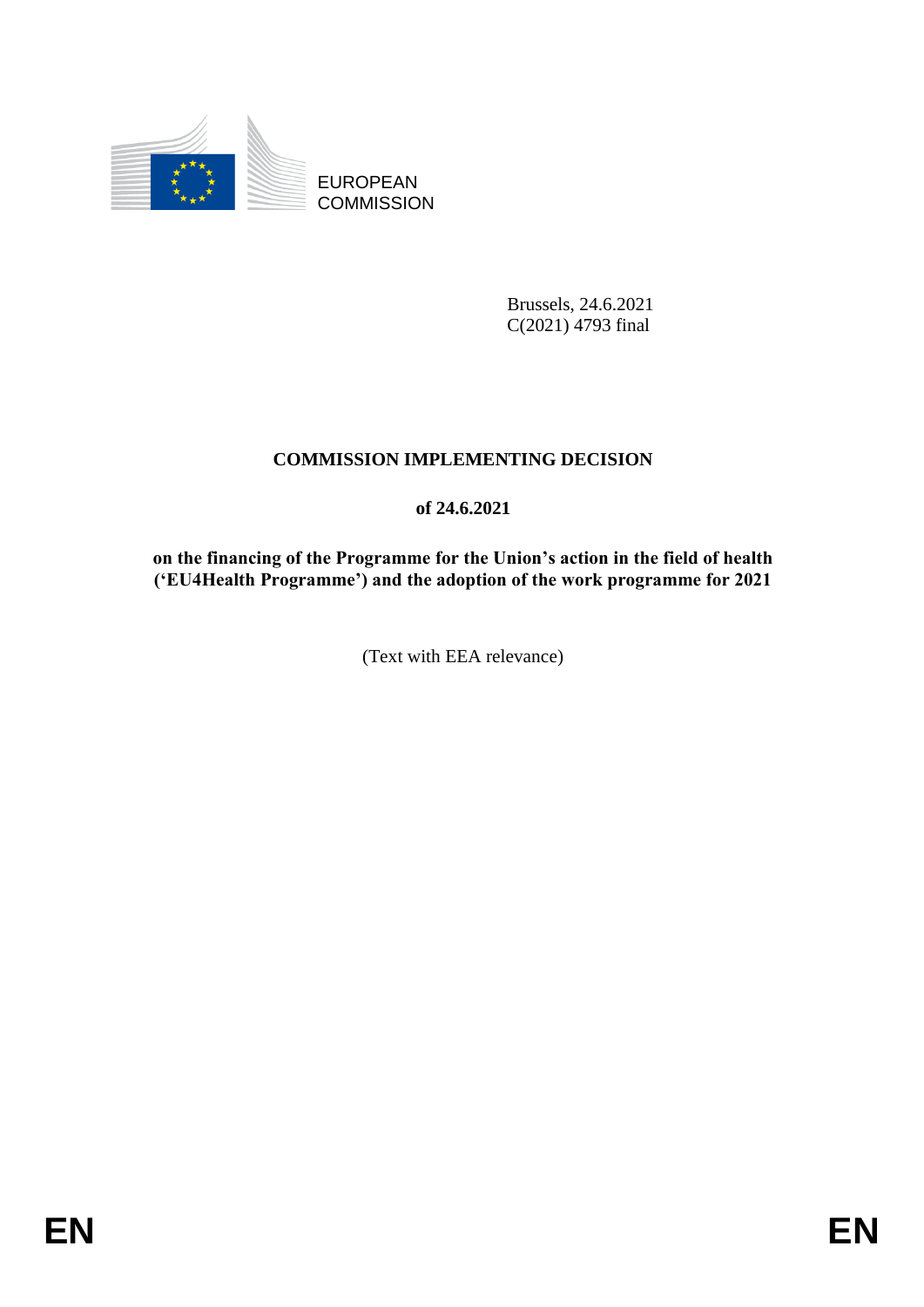## **COMMISSION IMPLEMENTING DECISION**

## **of 24.6.2021**

## **on the financing of the Programme for the Union's action in the field of health ('EU4Health Programme') and the adoption of the work programme for 2021**

(Text with EEA relevance)

#### THE EUROPEAN COMMISSION,

Having regard to the Treaty on the Functioning of the European Union,

Having regard to Regulation (EU, Euratom) 2018/1046 of the European Parliament and of the Council of 18 July 2018 on the financial rules applicable to the general budget of the Union, amending Regulations (EU) No 1296/2013, (EU) No 1301/2013, (EU) No 1303/2013, (EU) No 1304/2013, (EU) No 1309/2013, (EU) No 1316/2013, (EU) No 223/2014, (EU) No 283/2014, and Decision No 541/2014/EU and repealing Regulation (EU, Euratom) No  $966/2012<sup>1</sup>$ , and in particular Article 110 thereof,

Having regard to Regulation (EU) 2021/522 of the European Parliament and of the Council of 24 March 2021 on the establishment of a Programme for the Union's action in the field of health ('EU4Health Programme') for the period 2021-2027, and repealing Regulation (EU) No  $282/2014^2$ , and in particular Article 17(2) thereof,

Whereas:

- (1) In order to ensure the implementation of the Programme for the Union's action in the field of health ('EU4Health Programme') for the period 2021-2027, it is necessary to adopt an annual financing decision, which constitutes the annual work programme for 2021. Article 110 of Regulation (EU, Euratom) 2018/1046 ('the Financial Regulation') establishes detailed rules on financing decisions.
- (2) The envisaged assistance is to comply with the conditions and procedures set out in the restrictive measures adopted pursuant to Article 215 TFEU.
- (3) It is appropriate to authorise the award of grants without a call for proposals and to provide for the conditions for awarding those grants.
- (4) Pursuant to Article 62(1)(c) of the Financial Regulation indirect management is to be used for the implementation of the programme.
- (5) It is necessary to allow for the payment of interest due for late payment pursuant to Article 116(5) of the Financial Regulation.
- (6) In order to allow for flexibility in the implementation of the work programme, it is appropriate to allow changes which should not be considered substantial for the purposes of Article 110(5) of the Financial Regulation.

 $\mathbf{1}$  $\frac{1}{2}$  OJ L 193, 30.7.2018, p. 1.

<sup>2</sup> OJ L 107, 26.3.2021, p. 1.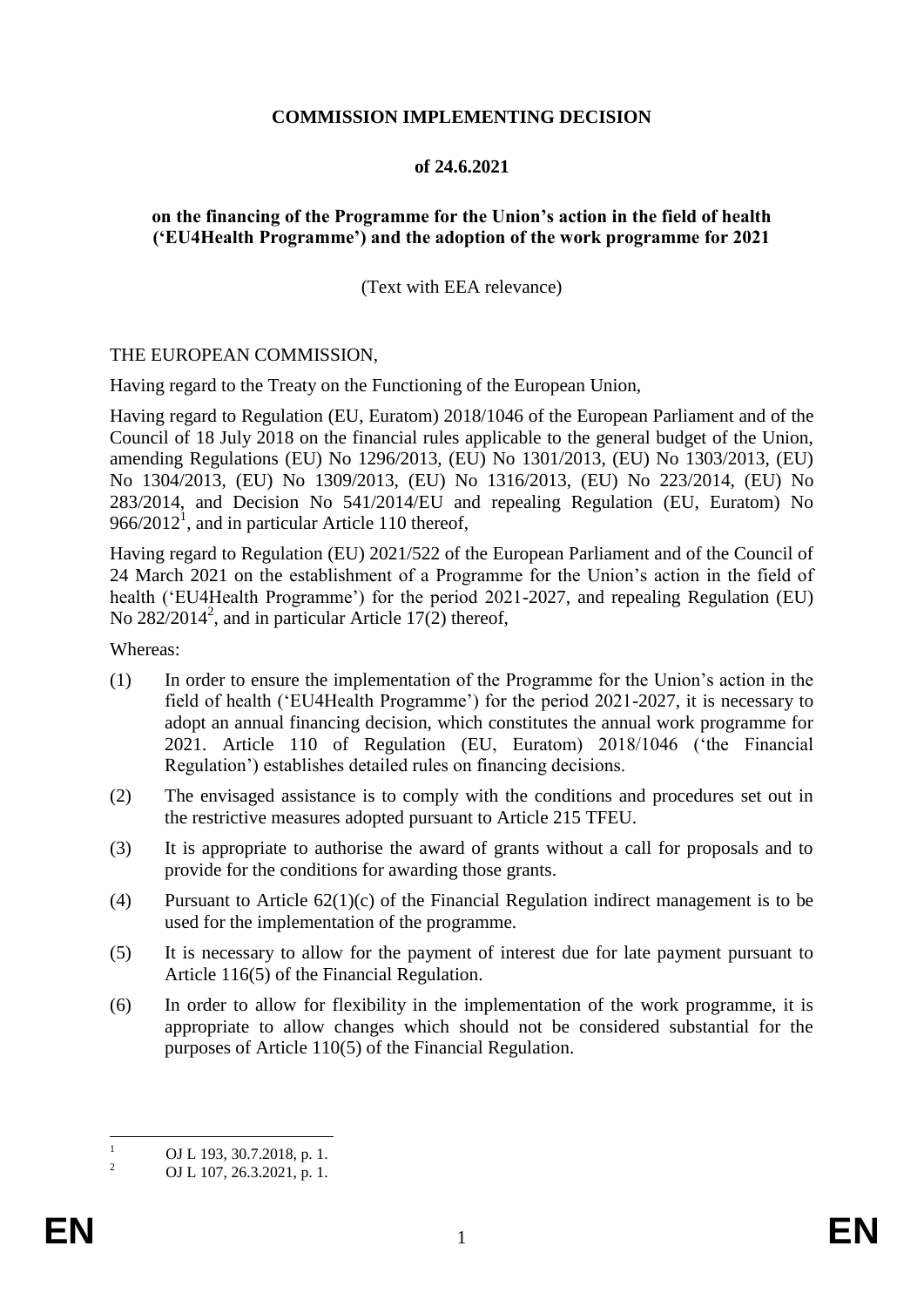- (7) The measures provided for in this Decision are in accordance with the opinion of the EU4Health Programme Committee established by Article 23 of Regulation (EU) 2021/522.
- (8) On 18 June 2021, the Commission adopted Implementing Decision C(2021) 4349. Upon closer inspection, it was discovered that, due to a clerical error, the Annex to Implementing Decision C(2021) 4349 did not reflect the version of the EU4Health 2021 work programme on which the EU4Health Programme Committee delivered its opinion on 9 June 2021. It is therefore appropriate to repeal Decision C(2021) 4349 and replace it by this Decision with the correct version of the aforementioned Annex.

HAS DECIDED AS FOLLOWS:

## *Article 1*

#### *The work programme for 2021*

The annual financing decision, constituting the 2021 work programme for the implementation of the EU4Health Programme for the period 2021-2027, as set out in the Annex, is adopted.

#### *Article 2*

#### *Union contribution*

The maximum Union contribution for the implementation of the EU4Health Programme for 2021 is set at EUR 311 684 898 and shall be financed from the appropriations entered in the following line of the general budget of the Union: budget line 06.06 01: EUR 311 684 898.

The appropriations provided for in the first paragraph may also cover interest due for late payment.

## *Article 3*

#### *Methods of implementation and entrusted entities or persons*

The implementation of the actions carried out by way of indirect management, as set out in the Annex, may be entrusted to the entities or persons referred to or selected in accordance with the criteria laid down in point E of that Annex.

## *Article 4*

## *Flexibility clause*

Cumulated changes to the allocations to specific actions not exceeding 20% of the maximum Union contribution set in Article 2, first paragraph, of this Decision shall not be considered substantial for the purposes of Article 110(5) of the Financial Regulation, where those changes do not significantly affect the nature of the actions or the objective of the work programme. The increase of the maximum Union contribution set in Article 2, first paragraph, of this Decision shall not exceed 20%.

The authorising officer responsible may apply the changes to the allocations referred to in the first paragraph. Those changes shall be applied in accordance with the principles of sound financial management and proportionality.